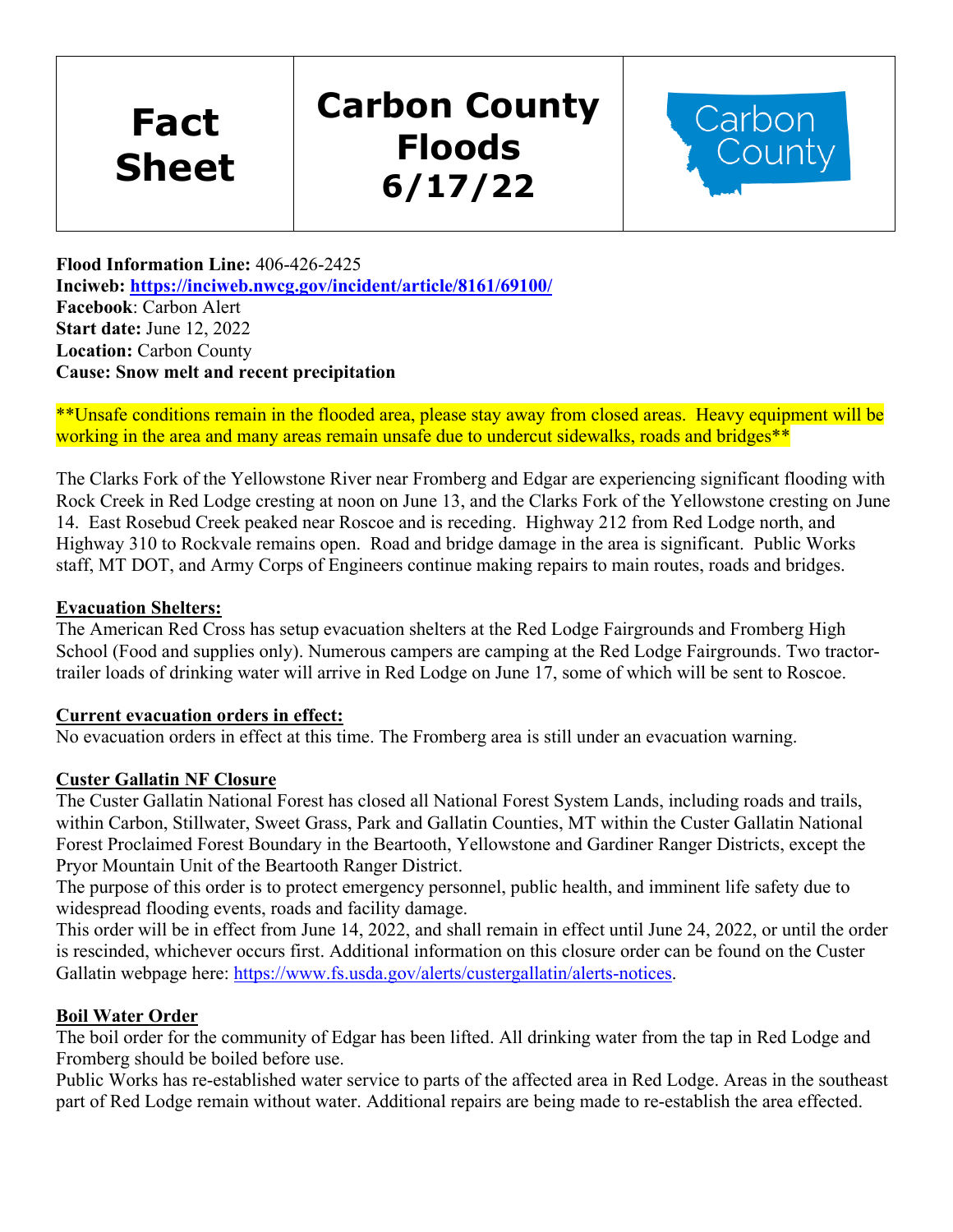**Red Lodge Community Update:** Equipment operators stabilized the 19<sup>th</sup> St. bridge, to be used for emergency response efforts and local traffic only. The 308 bridge was stabilized and is open for public use. County crews are working on the Meeteetse Trail Bridge that has been damaged. Equipment will continue to shore up bridges and roads in the area.

Highway 212 south of Red Lodge will be opened to local traffic only. Highway 308 to Bearcreek/Belfry is open to the public. National Guard and local law enforcement will be in the area to help manage traffic.

Two temporary bridges have arrived in Red Lodge, with one being deployed to the Meeteetse Trail Bridge area. Additional temporary bridges are on order.

The Kainu Ave.water and sewer lines have been assessed and have significant damage. Crews continue to assess the damage.

A potable water tender is still on order and will be located at the Civic Center when it arrives.

Two large dumpsters are located at Red Lodge Recycling. Additional dumpsters have been ordered. Items damaged by the flood may be broken down to the smallest size possible and brought to the dumpsters. If dumpsters are full, do not leave items on the ground.

Organic matter (i.e. tree branches) may be brought to the Red Lodge Fire Rescue Training Center, open 12- 7pm, located at 228 Highway 78.

**Fromberg Community Update:** Homeowners have been allowed back in their homes. The local bridge has been inspected and approved for use. The sewer plant is up and running with no major water leaks. City water is being re-established, with a single well running at this time.

An information board will be posted in Fromberg to provide non-digital information to the community. Food and water are available at the Fromberg High School. Two dumpsters are now located at the baseball field. Items damaged by the flood may be broken down to the smallest size possible and brought to the dumpsters. If dumpsters are full, do not leave items on the ground.

A public meeting focused on flood impacts to the Clarks Fork of the Yellowstone was held June 16<sup>th</sup> at the Fromberg Highschool, and was streamed via Facebook live. The meeting can be viewed here, or on the Carbon Alert Facebook page.

**Edgar/Rockvale/Joliet Community Update:** Grapevine road should be open today. Most roads are open, though not in great shape. Crews will be in the area today  $(6/17)$  to fix road issues.

*\*6/17 - This is a message from Carbon County Disaster and Emergency Services. If you are a resident of the Town of Edgar, be advised the water boil order has been lifted and you can return to normal water usage. The evaluation of the sewer lagoons is still in progress, but it is hoped to have more information regarding their integrity very soon. Please continue to use the portable toilets provide, and keep sewer system usage to a minimum. Any questions, please call the flooding hotline at 406-426-2425. Thank you.*

**Bridger Community Update:** Orchard ditch work has been completed. The ditch flow is down to 1/3 of the flow from peak flood. Two other headgates in the area are weak and being monitored. The damaged railroad track is also being repaired.

**Belfry Community Update:** Crews are planning to work on the bridge on June 17. and crews are hopeful they can complete the work in a day or two. Still working on road access to Lover's Lane. *\*This is a message from the Carbon County Road and Bridge Department. Road repair is set to begin tomorrow morning, Friday, June 17th to Lovers Lane and Rimview Lane just south of Belfry. The road department plans to close the roads approximately 8 a.m. with hopes to have the work completed tomorrow. If you use Lovers Lane, Rimview Lane, or Musgraves Road to enter your home, be advised Travel on these roads will be highly impacted, and large equipment will be in the area. If you have any questions, please call the flooding hotline at 406-426-2425.*

**Roscoe Community Update:** County road crews are in Roscoe today (6/17) to make necessary repairs to damaged roads and bridges, using materials that were stockpiled in the area.